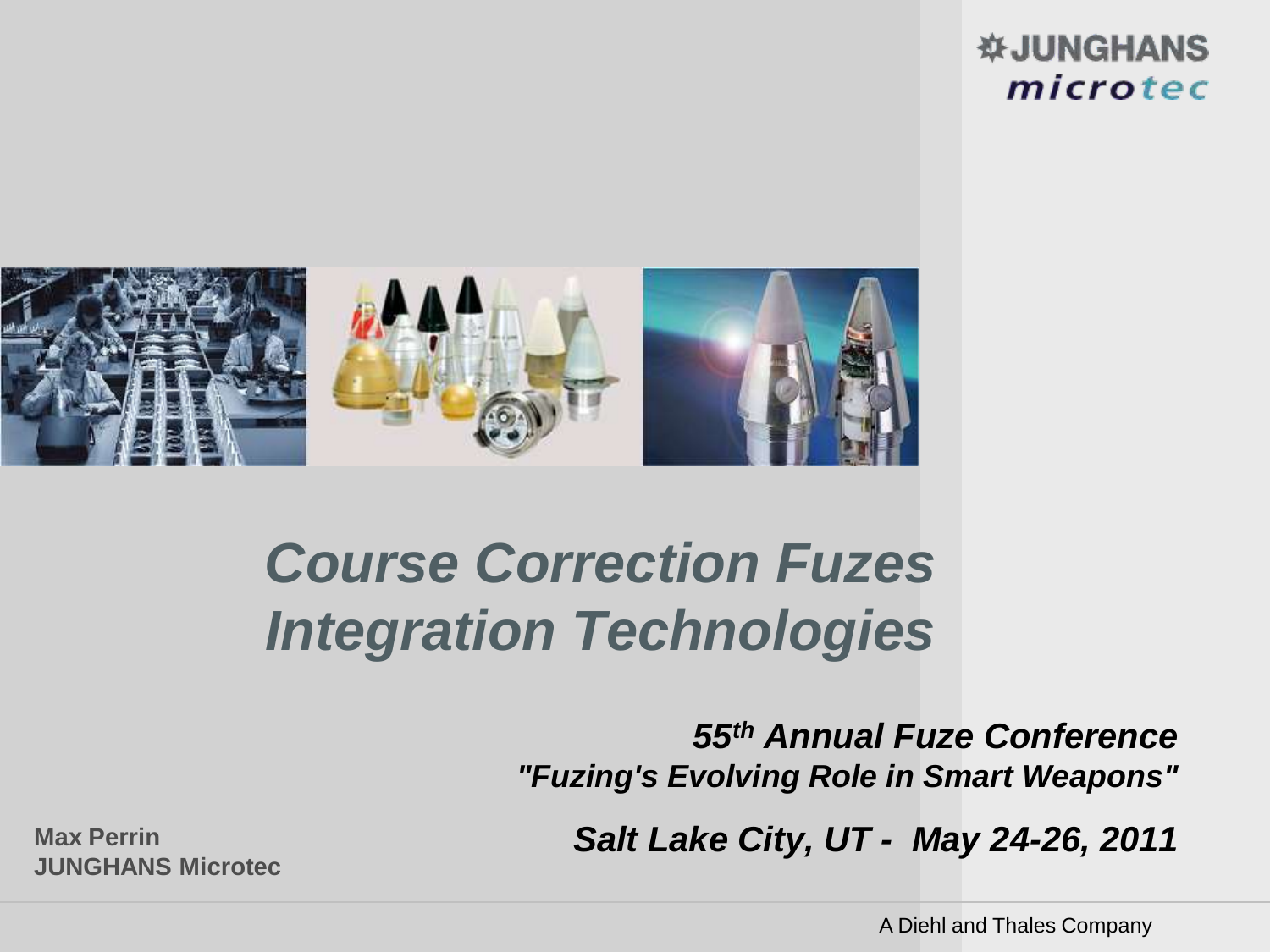# **Outline**

- Course Correction Fuze Main technology issues
- Main functions
- **Technology evolutions and technical challenges**
- Example of current Course Correction Fuze programmes
- Integration solutions for 1D-CCF
- **Future trends**
- **Conclusion**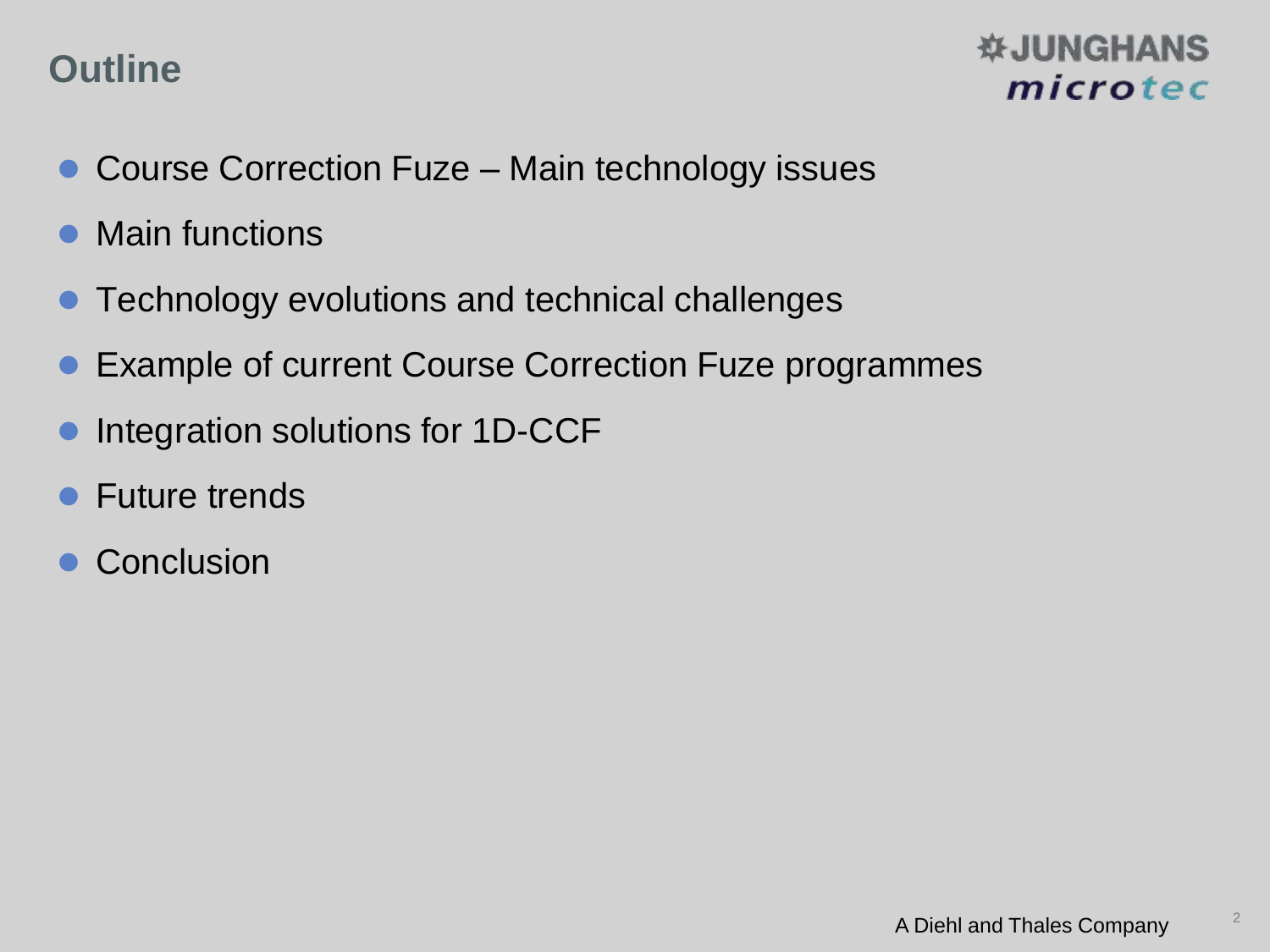# **Company Presentation**

- **A leader in the field of ammunition fuzes and S&A devices**
- **Full range of products**
- **Key competences in** 
	- **Fuzing technologies**
	- **Micro-technologies**
	- **Ammunition electronics**



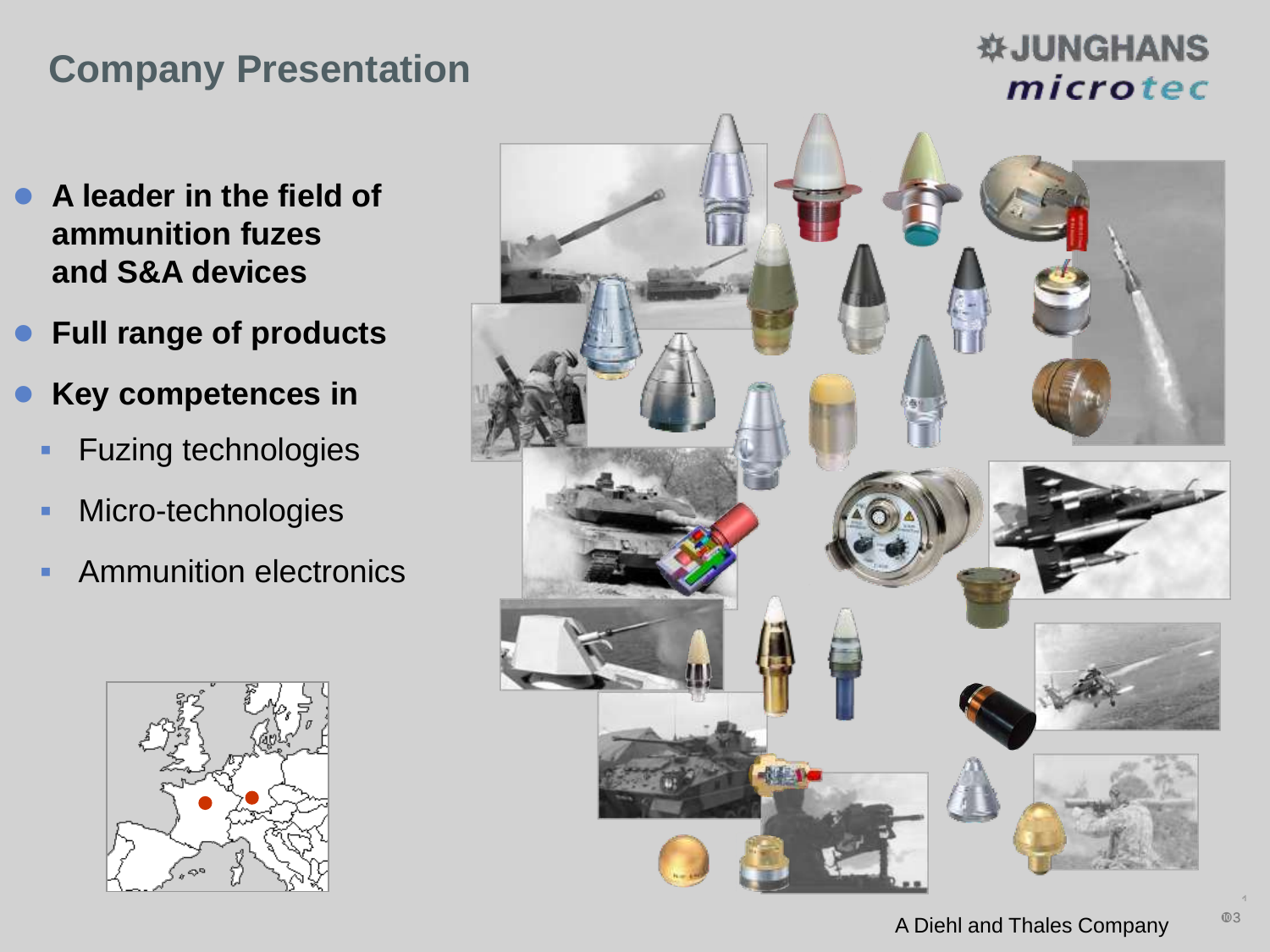# **Course Correction Fuzes Main Technology Issues**

- Standard fuze size
	- **Fitted on conventional munitions**
- Additional functionalities and performances, in a fuze enveloppe
	- Fuzing functions (MOFA type)
	- $\blacksquare$  + Course correction functions
		- Electronics and guidance device







- Gun environment
	- Ramming / Firing
	- Standard interfaces with weapon systems
	- Data link with weapon system
		- Before flight / during flight





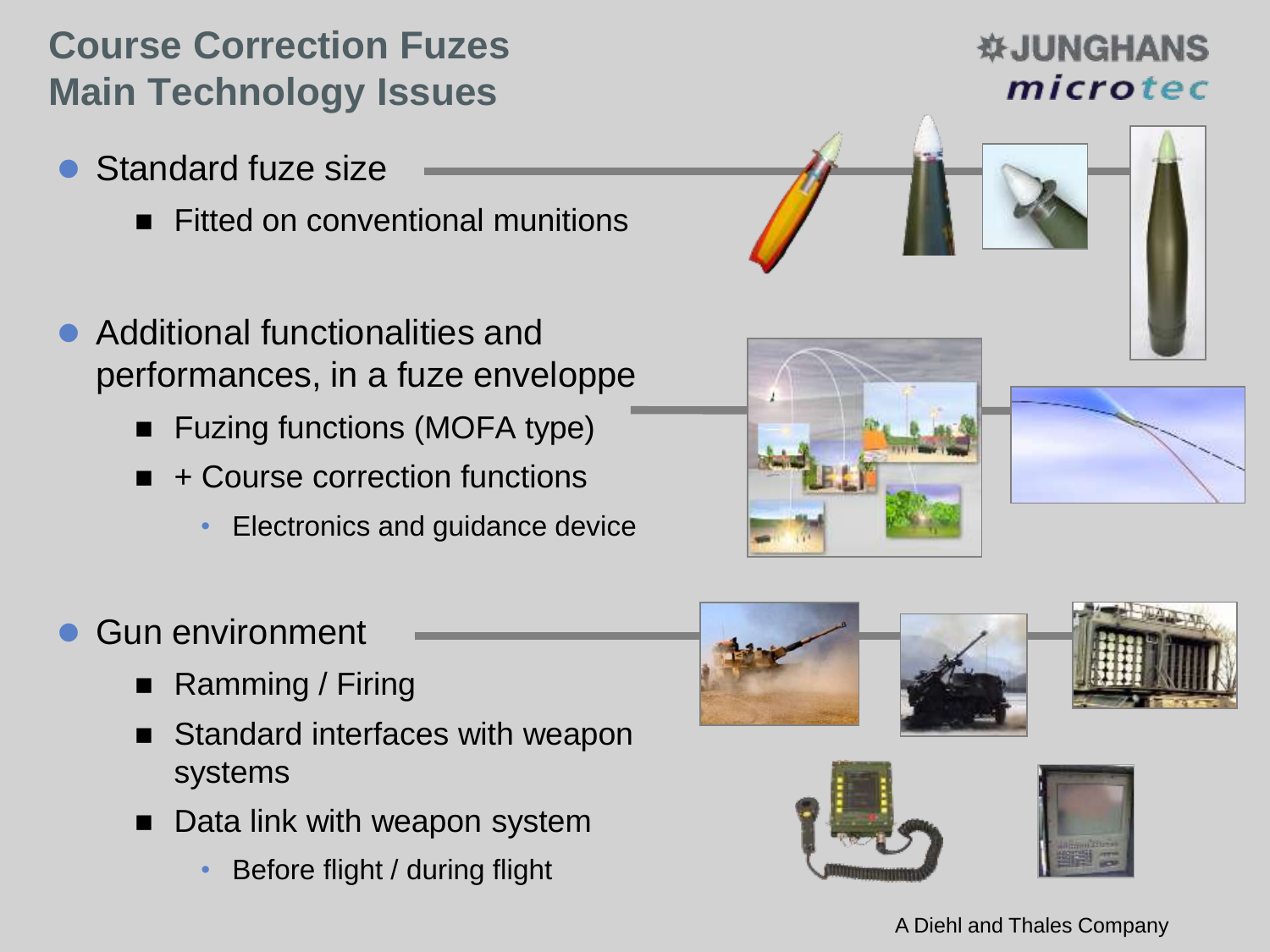# **CCF – Main Functions**

- Fuzing functions and modules
	- **B** Safety
		- Safety environment sensors + safety management + firing train interruption
	- Mission management
		- Data-Link with weapon, before and/or in-flight (mission parameter programming)
	- Target detection :
		- Sensors + processing + triggering decision
	- Warhead initiation
		- Firing train + interfaces





#### **WJUNGHANS** microtec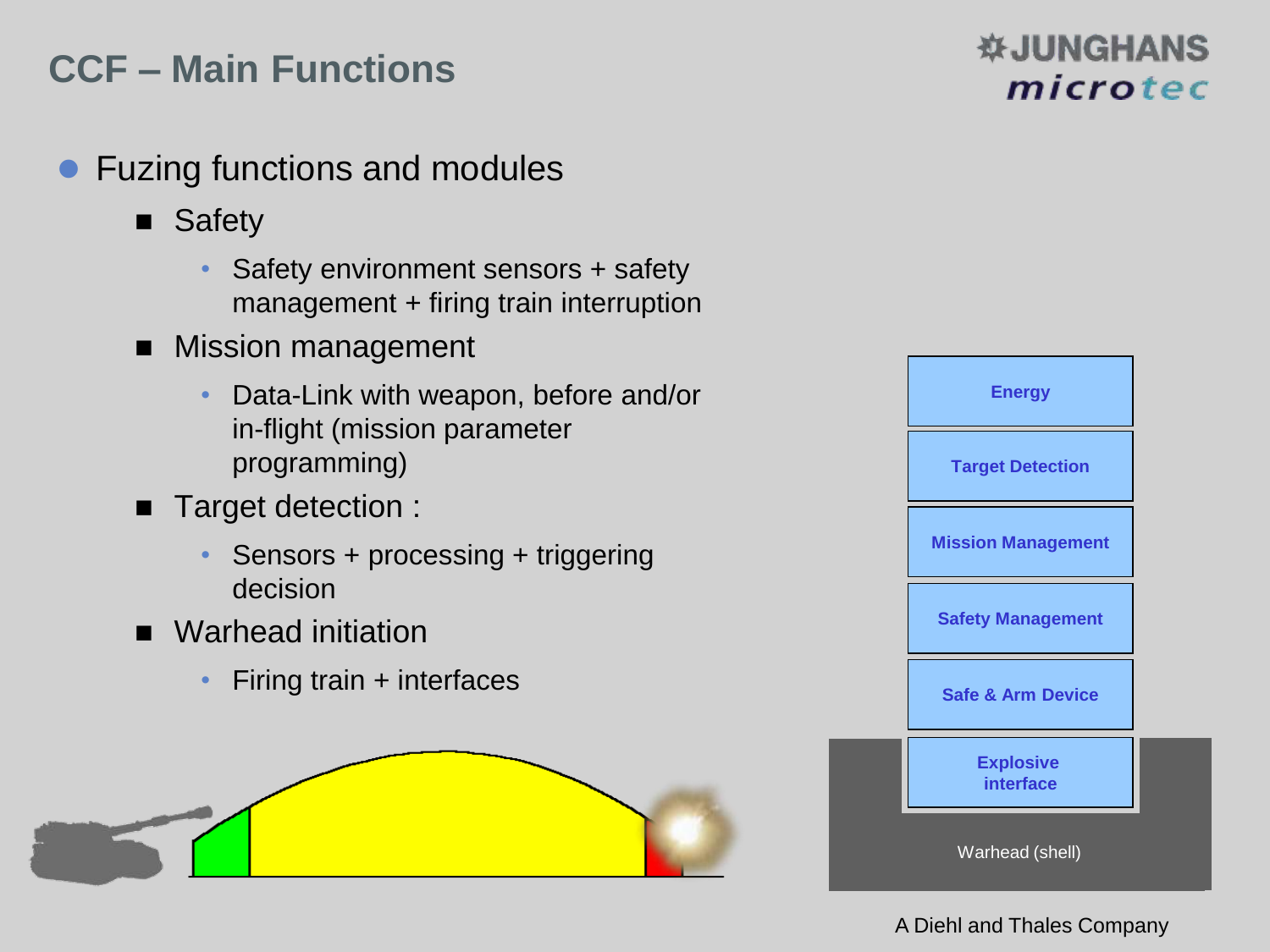# **CCF – Main Functions**

**• Fuzing functions** 

+

- Course Correction Functions
	- Navigation Function: trajectory estimation
	- Correction Computing: algorithm + processor
		- Fuze embedded processing
		- or Weapon system processing
	- **Trajectory Control: air control** device + actuators
- The implementation of these functions has an impact on the requirement and the design of the fuze's other functions

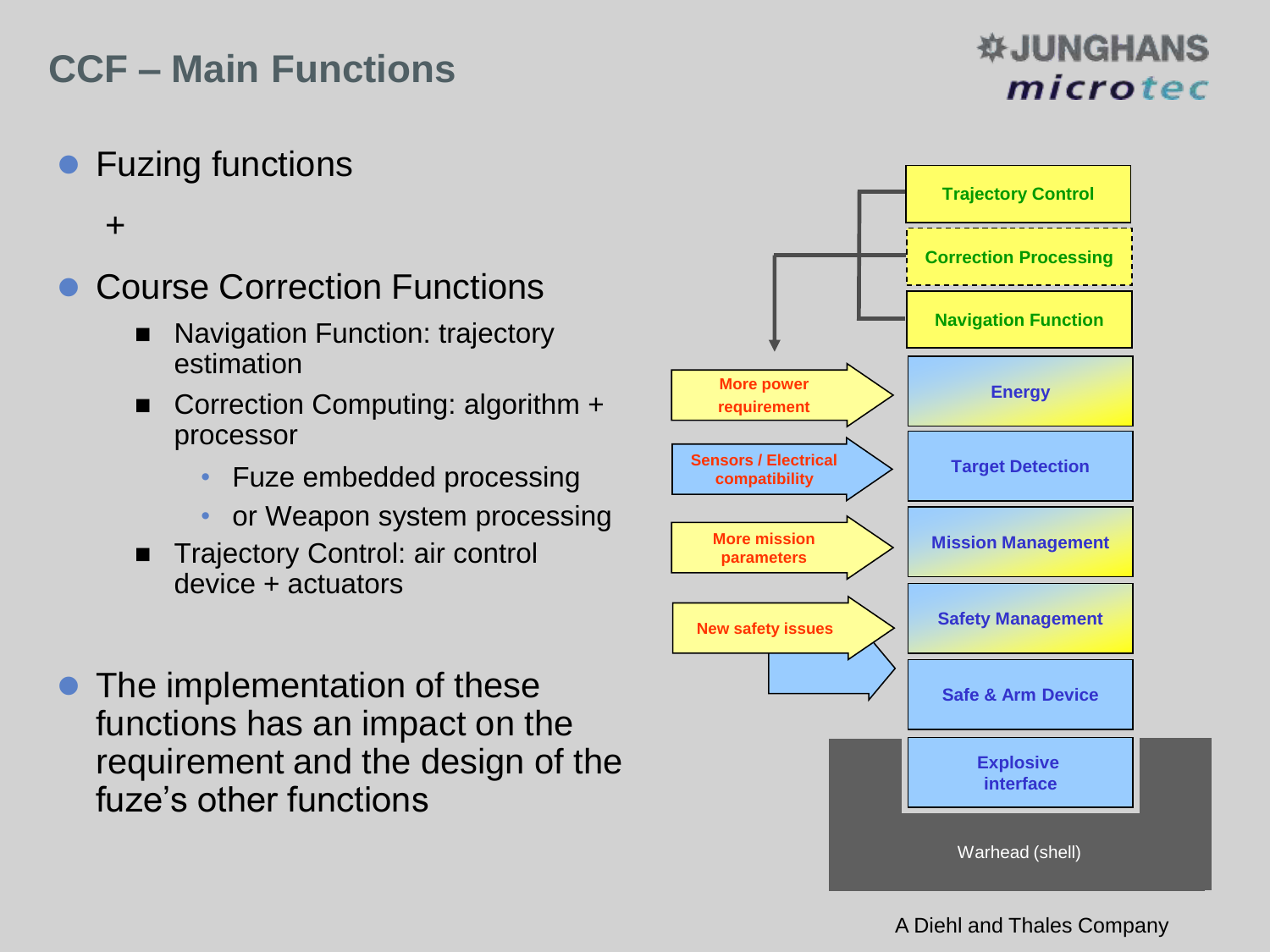# **Technology Evolutions Fuzing Functions**

- Fuzing functionalities and capabilities have been significantly improved due to the electronic and sensor technology evolution (dual use components)
	- More versatility, operational flexibility, target detection performance **→ Multifunction fuzes**
- Difficult to get the same technology progress with non-electronic and specific fuze modules



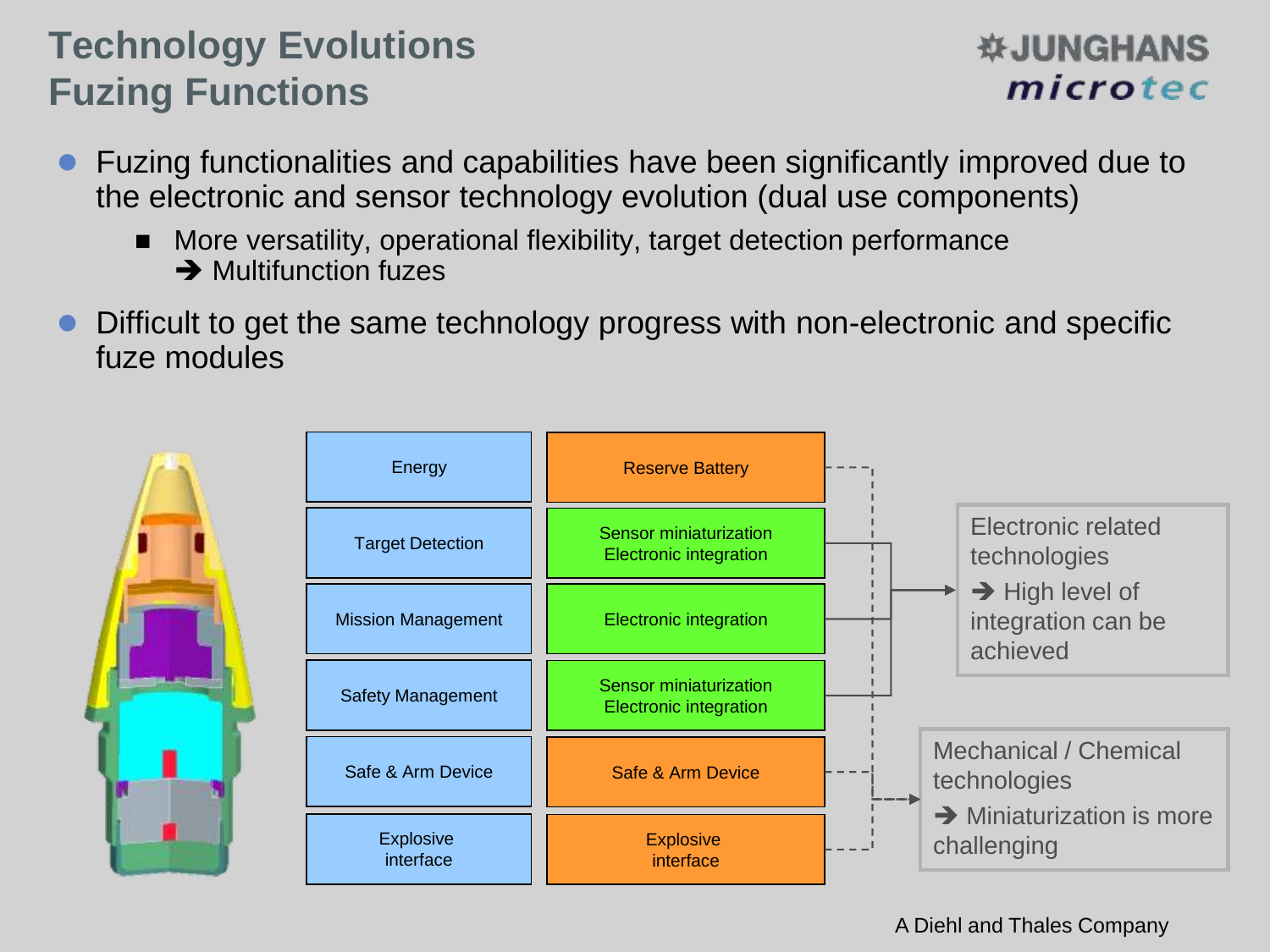# **Technology Evolutions Course Correction Functions**

- Implementation of Course correction functions
	- Require significant space in the standard fuze architecture
	- Use various technologies which cannot be highly integrated

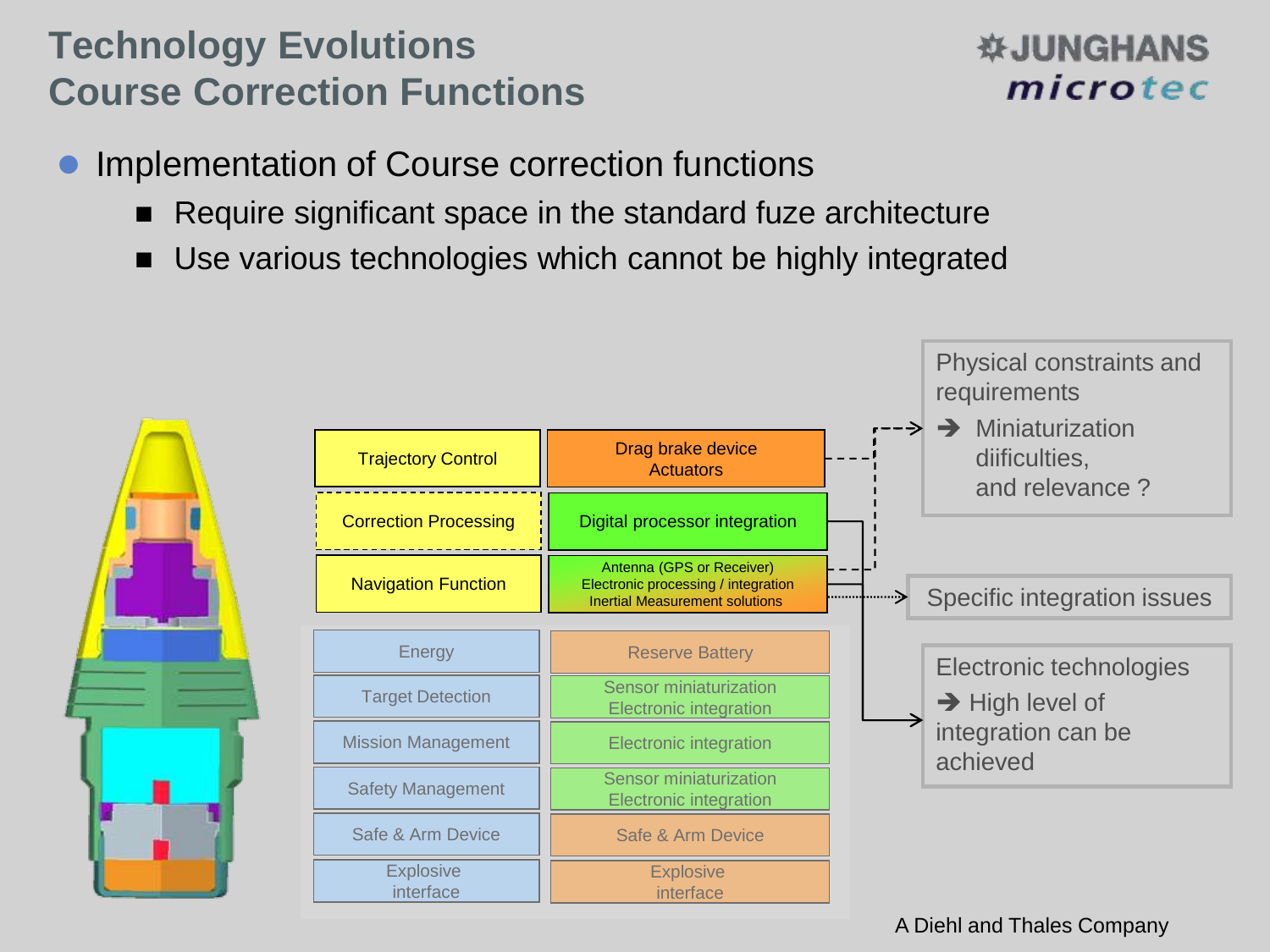# **CC Fuze Development Main Technology Challenges**

- Main objective: Low-risk low-cost design approach
	- Leverage in-service modern fuze design
	- Use existing qualified components
- Main challenges
	- Comply with the standard fuze size: STANAG 2916 contour / short intrusion
	- Re-use available sub-assemblies, in their current design
	- Optimise the integration for some of the fuze functions to provide space for the additional course correction functions
	- Cope with available (autonomous) power supply
	- Deal with compatibility issues between the different technologies living together in a small space, in particular:
		- Electromagnetic compatibility and interference issues within the various electronic circuits
		- Various antenna type integration, for different purposes, inside the fuze enveloppe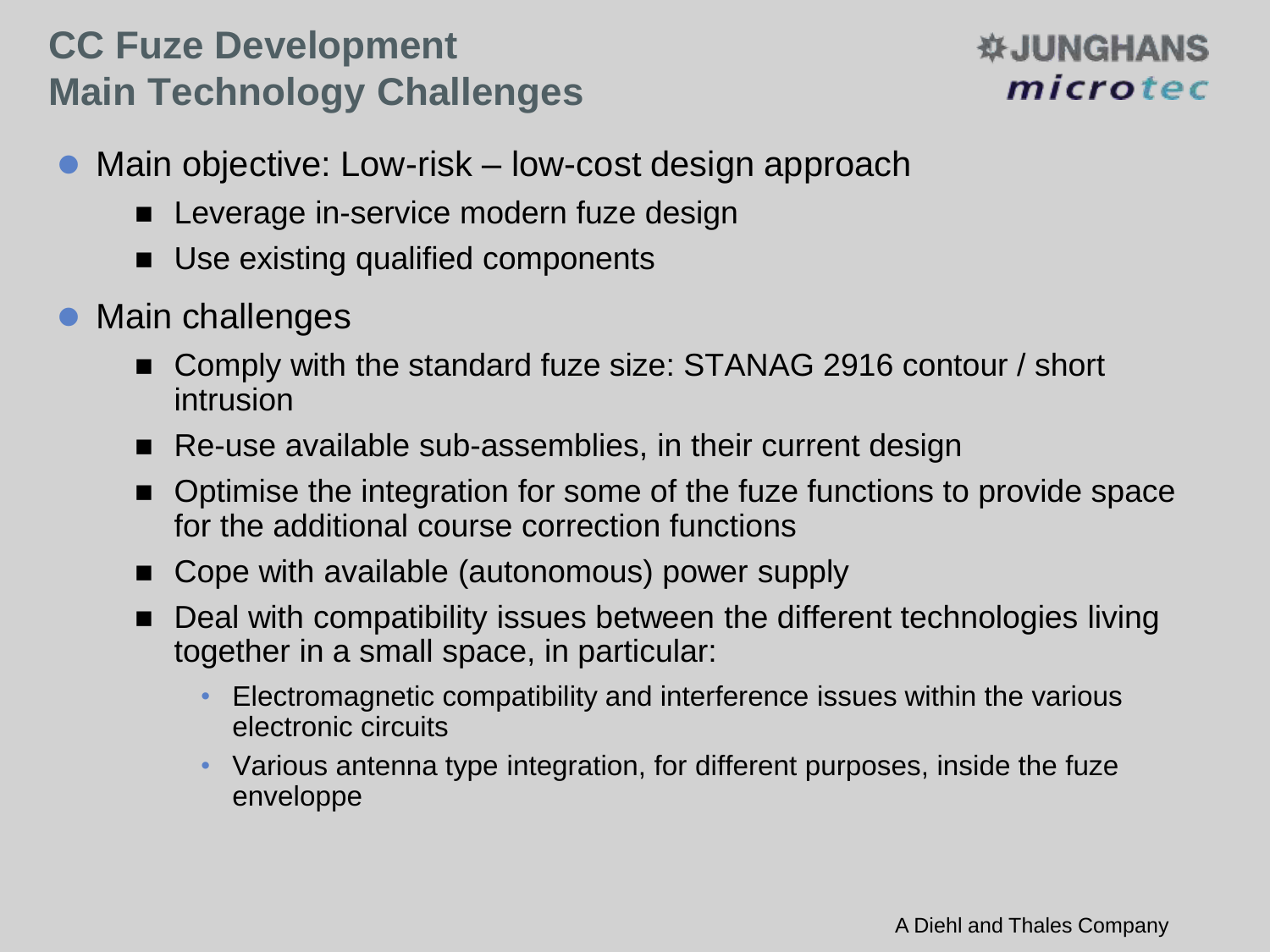# **CC Fuze Development Example of current CCF programmes**

- JUNGHANS is today implementing integration solutions in major course correction fuze programmes carried out in Europe
	- Relying on modern multifunction fuze architecture and proven modules and components
- Two concepts based on different navigation and localization solutions:
	- $\rightarrow$  very different concept and design
	- $\rightarrow$  different integration problems and solutions
	- *SPACIDO* **Fuze**: in co-operation with NEXTER, France
		- "Non-GPS" trajectory navigational system solution Trajectory estimation based on the projectile initial velocity measurement by the muzzle velocity radar (MVR)
		- Range correction order sent to the fuze by the MVR
	- **ECF** (European Correcting Fuze): in co-operation with BAE Systems, UK, (GCSM) and Sweden (GCSW)
		- GPS based solution
		- Trajectory estimation based on the use of GPS C/A receiver



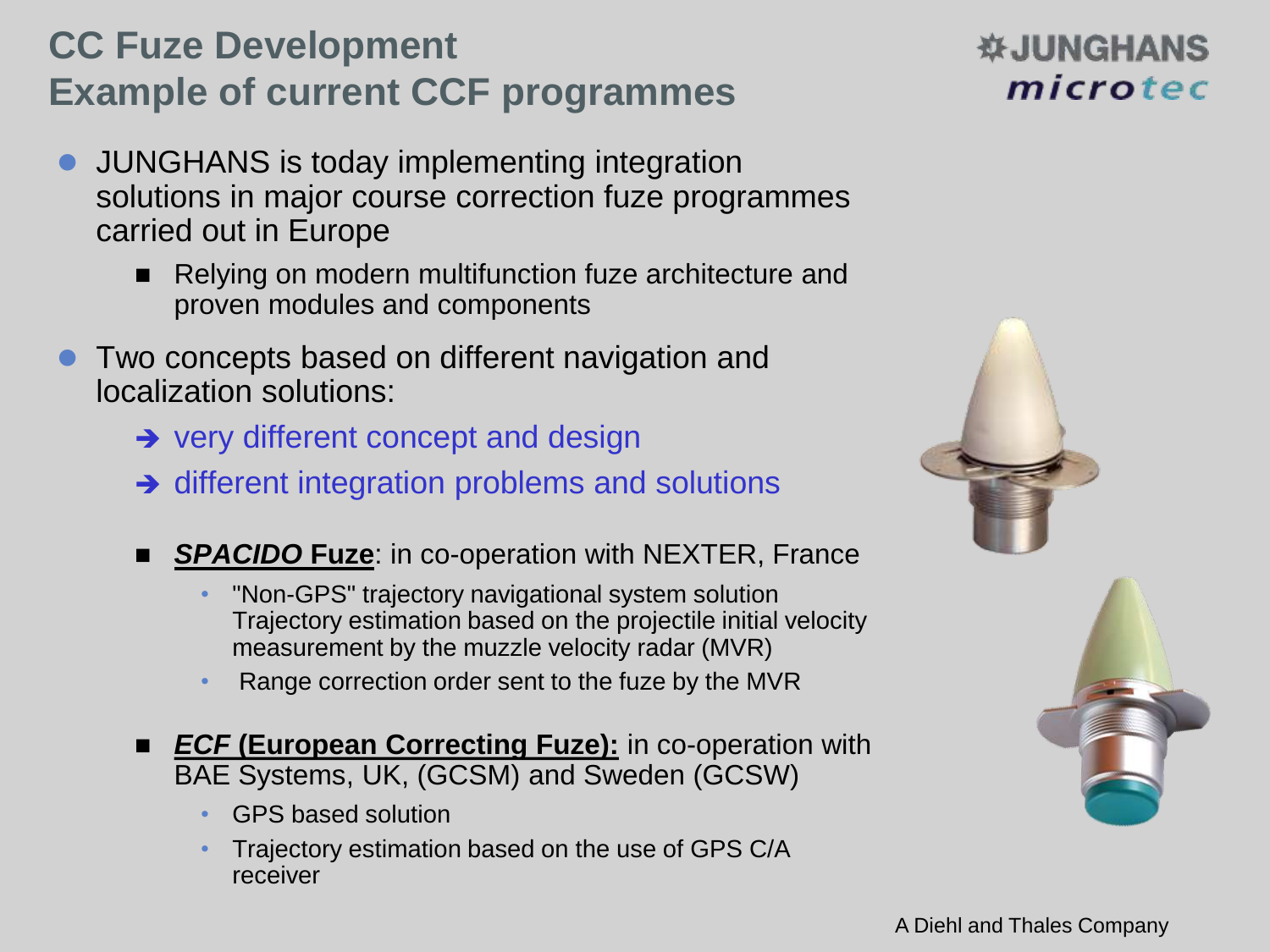# **SPACIDO System**

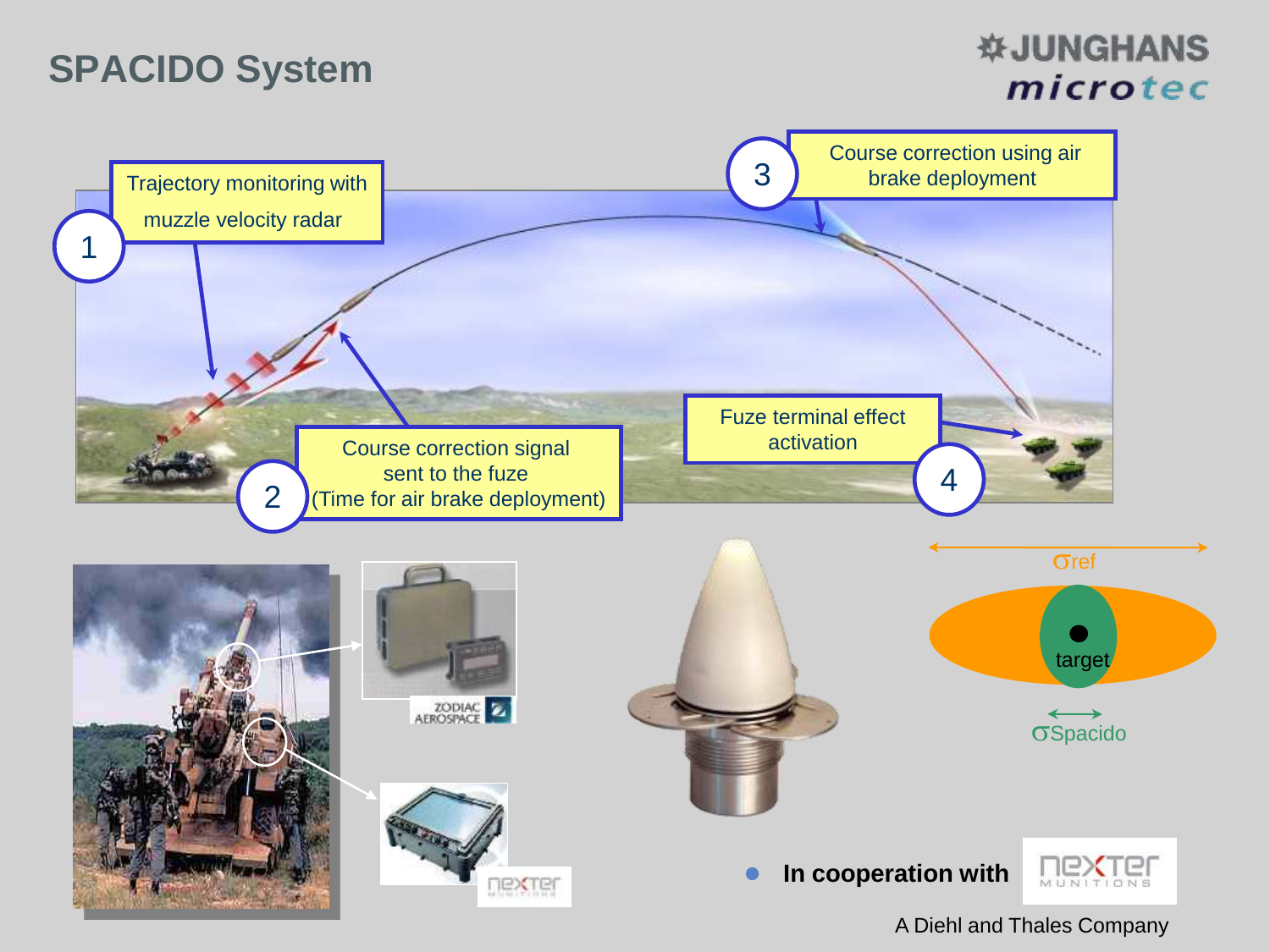**SPACIDO**

**WJUNGHANS** microtec

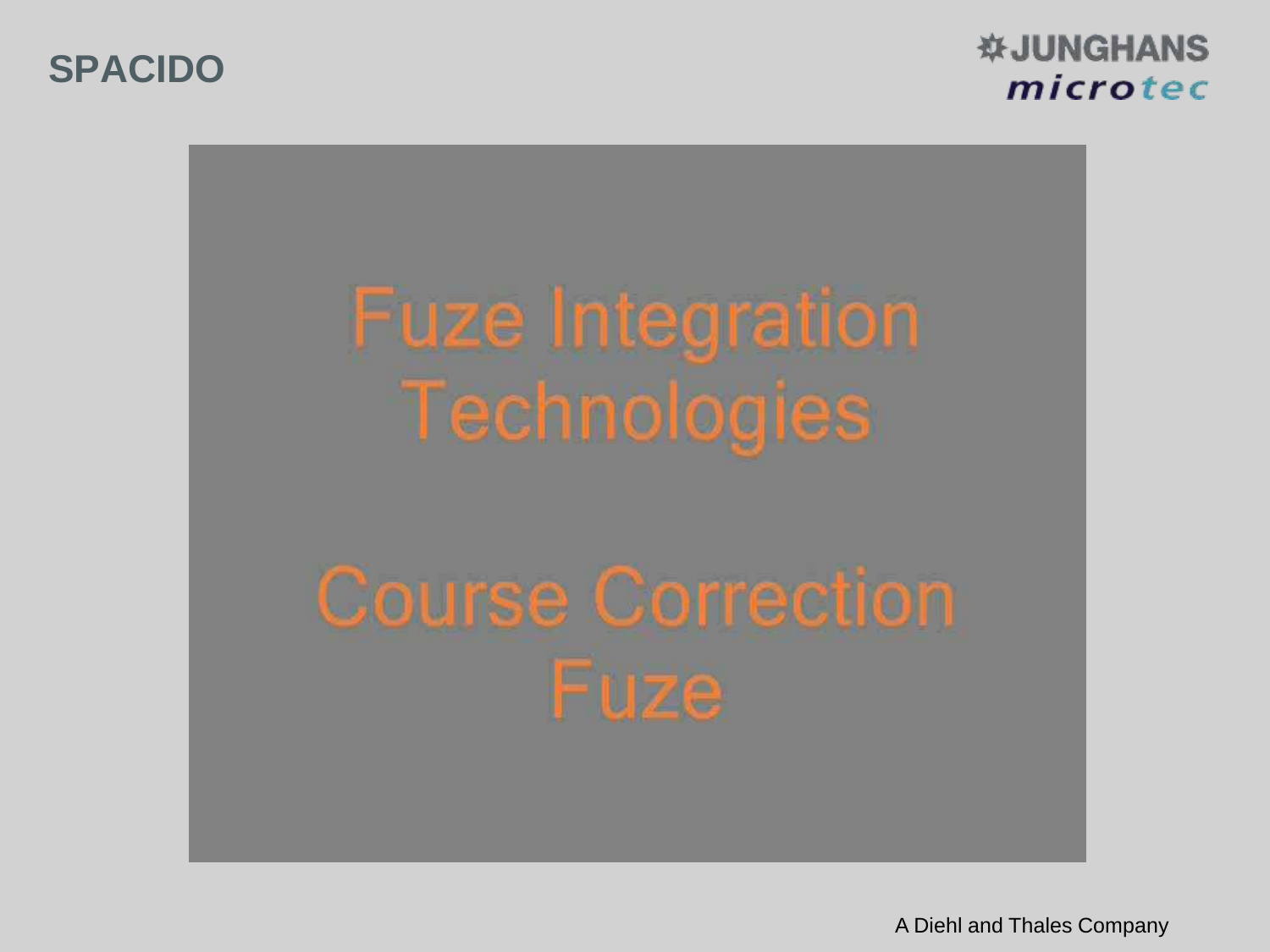# **ECF (European Correcting Fuze)**

#### *W***JUNGHANS** microtec

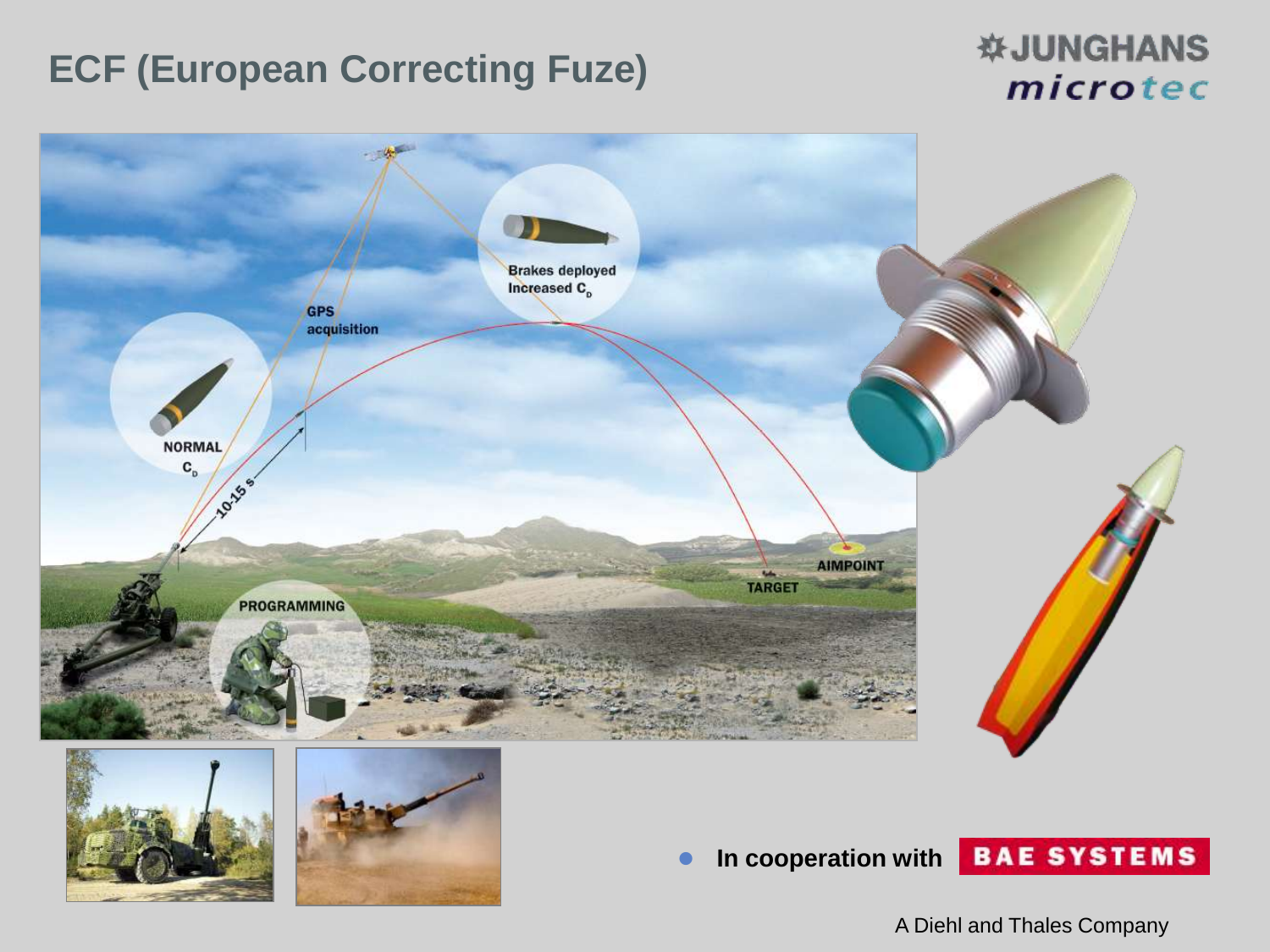

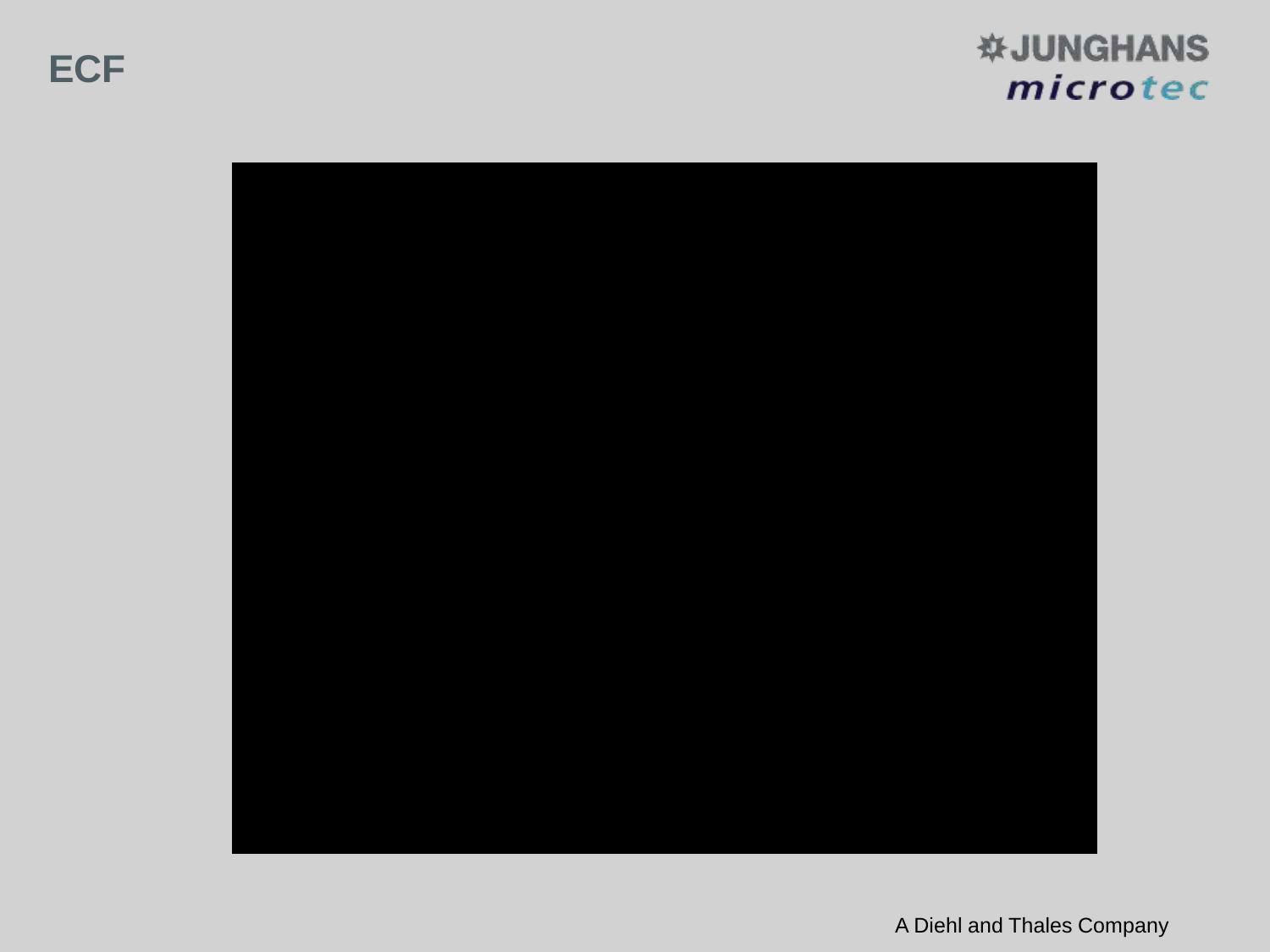# **Integration Solutions for 1D-CCF Basic Options**

- Re-use proven sub-assemblies, as they are
	- **Reserve battery Lithium**
	- Mechanical Safe & Arm Unit
	- Even if they are bulky items,
	- $\rightarrow$  More cost effective and less risky
- Re-use target detection device (HoB sensor)
	- $\blacksquare$   $\rightarrow$  Slight adaptation to cope with space compatibility with other electronic boards, but same design
- Share the processing unit between target detection signal processing and correction processing
	- $\rightarrow$  Select suitable component to cope with computation power requirement





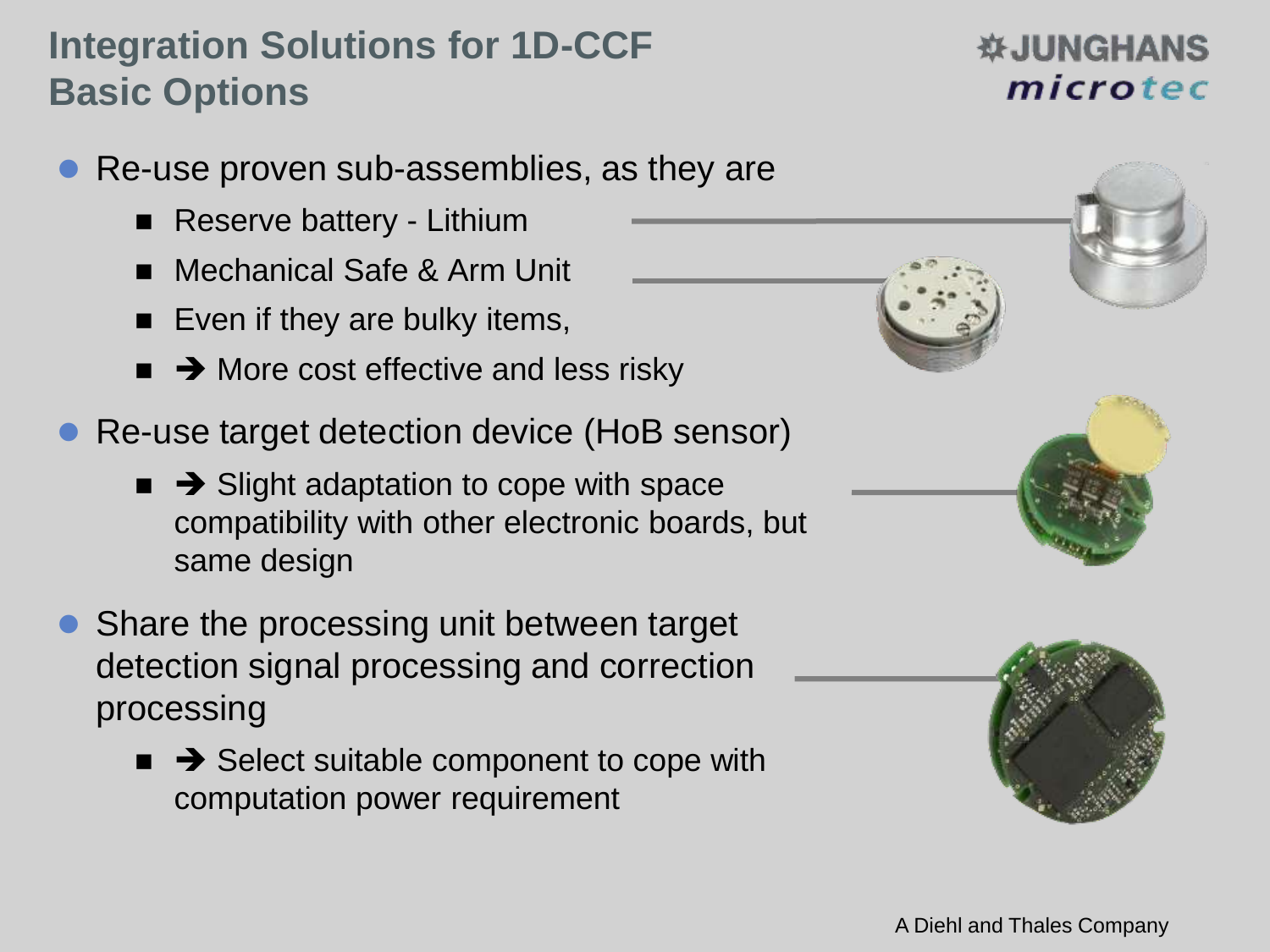# **Integration Solutions for 1D-CCF**

- 1D-CCF are fitted with drag brake device located in the central part of the fuze
	- $\blacksquare$  Benefit: The nose cone of the fuze is free for antenna and radome integration
		- SPACIDO: Data-link receiver with antenna
		- ECF: GPS receiver and antenna
- Power requirements for 1D-CC
	- Aerodynamical control devices do not need high power actuators
	- **Functioning of the various fuze modules** and related power consumption can be managed all along the flight
		- Benefit: The power requirement is compatible with current reserve battery features

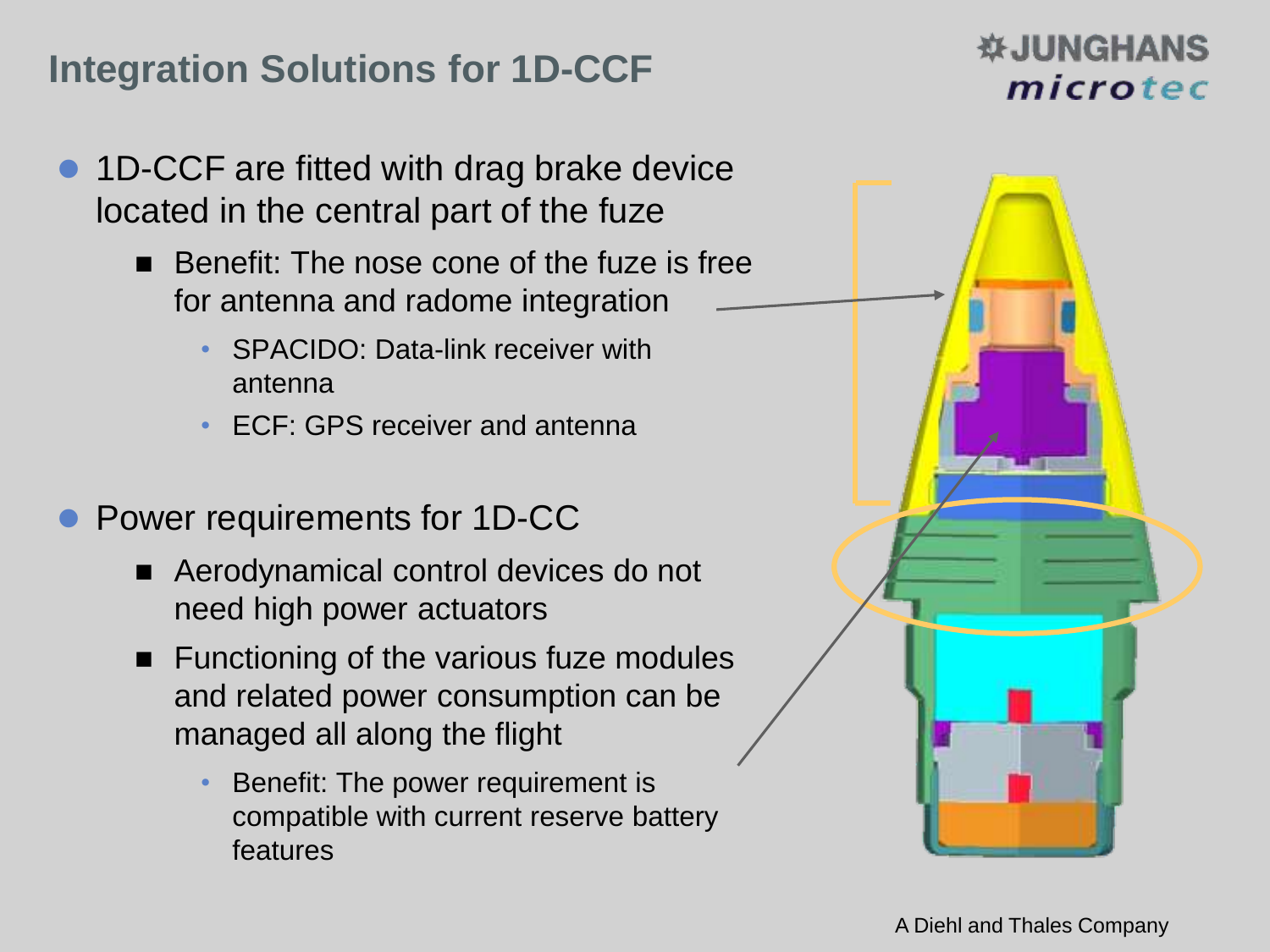# **Integration Solutions for 1D-CCF**

#### **WJUNGHANS** microtec

- Board interconnection techniques
	- **More constraints: numerous boards,** more data, no space available for connections, testing requirements
	- Optimized architecture to reduce interconnections
	- Flexprint circuits



# G-hardening

- **Possibility to keep and implement proven** techniques from modern electronic artillery fuzes
	- Fuze frame design
	- Electronic board design
	- Potting material and techniques

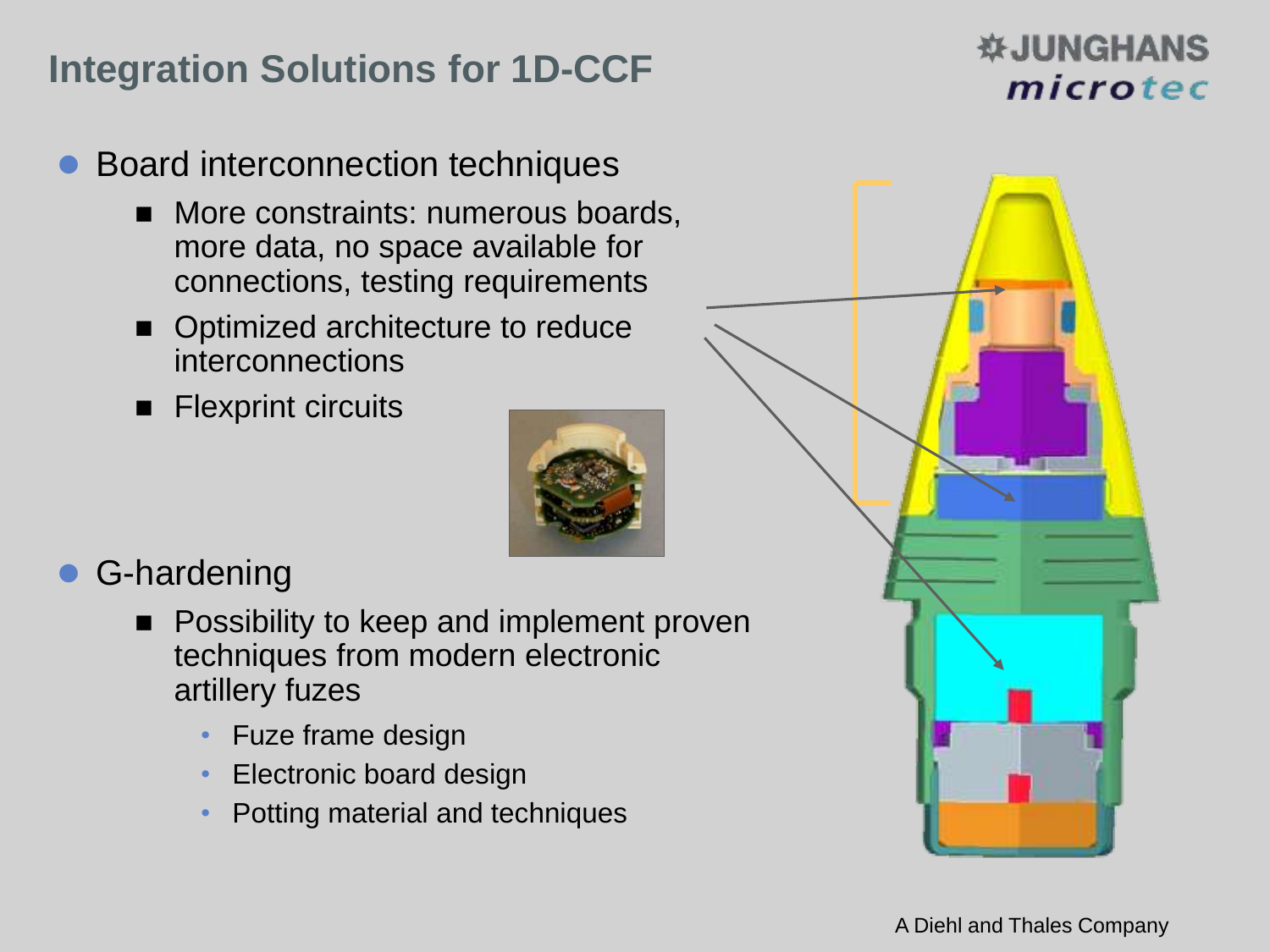# **Integration Solutions for CCF Antenna Integration**

#### **WJUNGHANS** microtec

- SPACIDO
	- Integration of an embedded data-link receiver
		- receiver / decoder board
		- with "looking backward" antenna
	- Compatible with other modules requiring external access
		- STANAG 4369 programming coil
		- HOB sensor antenna and signal processing board





#### $\bullet$  FCF

- Integration of an embedded GPS receiver
	- GPS receiver board
	- with antenna (revolution symetric radiation pattern)
- Compatible with other modules requiring external access
	- Programming interface for high-rate data transmisison
	- HOB sensor antenna and signal processing board

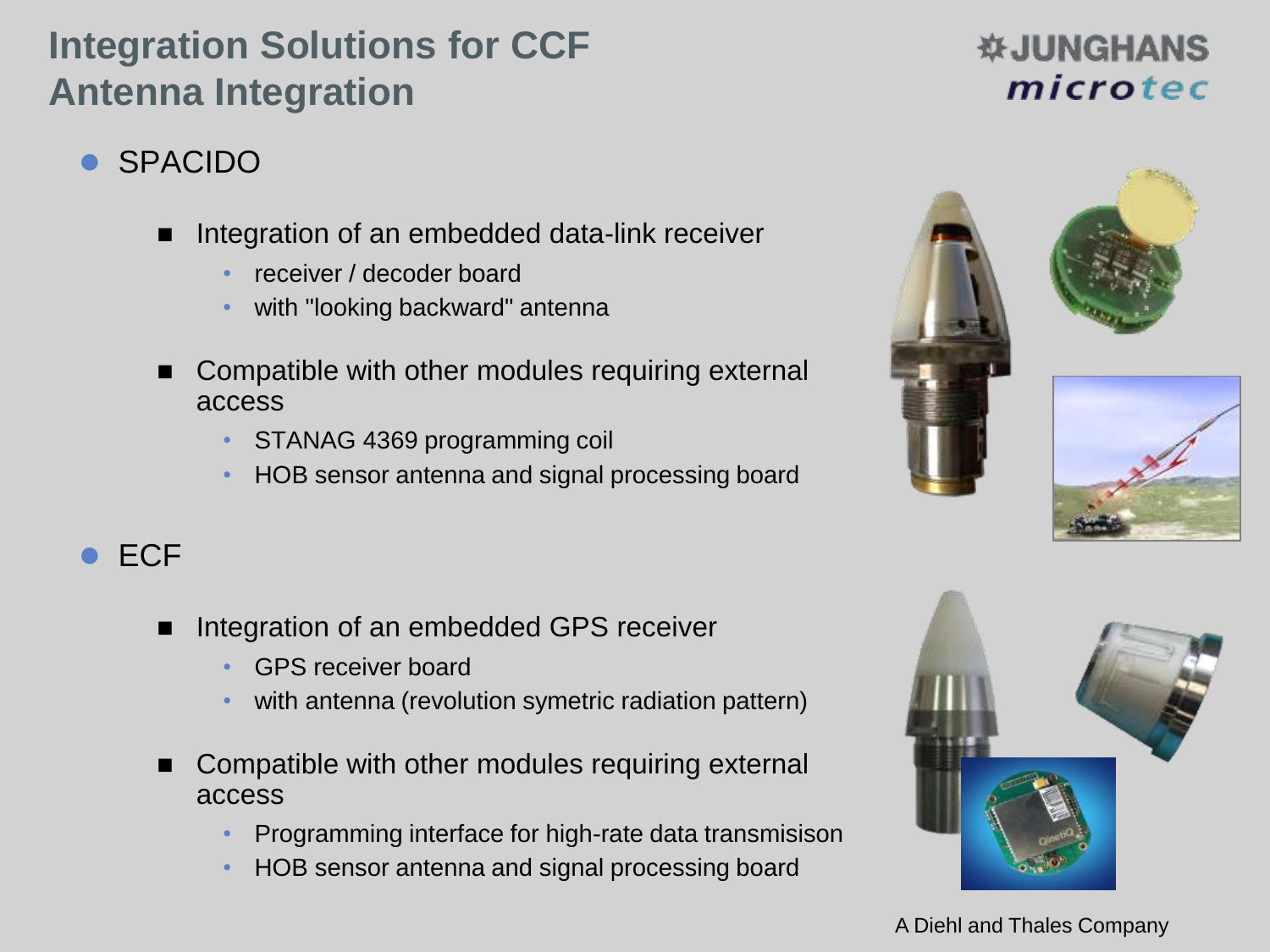# **Other integration issues and technology solutions**

- Interference problems between the different electronic modules operating in a very close vicinity
	- Converters, processors, oscillators, etc
- Data-link for fuze programming before flight
	- **Low rate or high-rate depending on the** required mission parameters (Fuzing parameters, GPS ephemeris, etc..)

#### ● … and always

- Keep good reliability
- Keep high level of survivability to harsh conditions created by gun firing
	- High-G hardening on new technologies

#### **WJUNGHANS** microtec

No room for physical shielding: Therefore the design requires very fine optimization (PCB layout, circuit frequency selection)



Optimization of the communication protocol to lower hardware and software constraints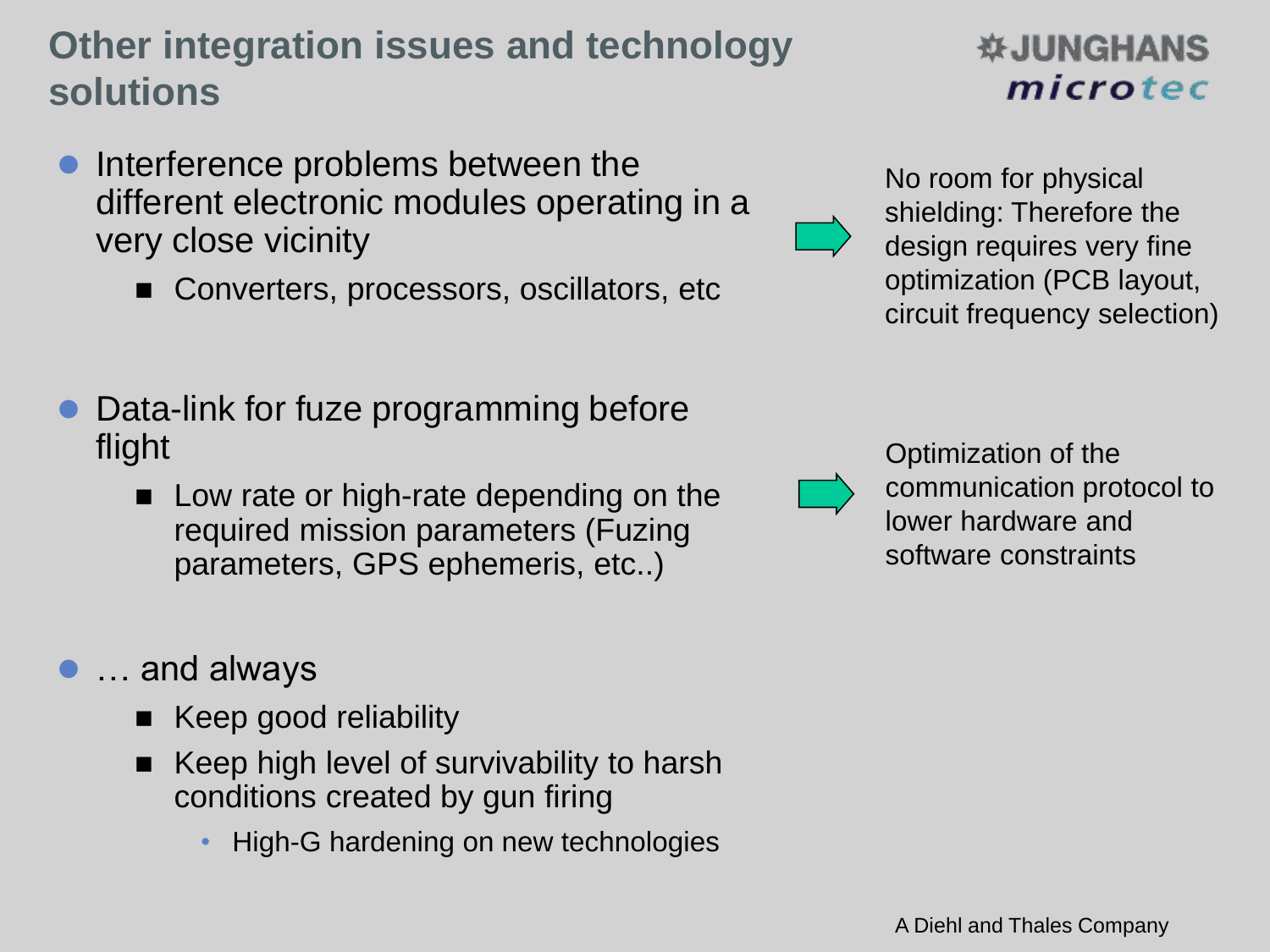# **Trends for guidance integrated fuzes**

- Integration of future CCF concept or guidance integrated fuzes:
	- Much more tricky issue to keep all functions fitted into a standard short intrusion fuze enveloppe
	- Difficult to re-use conventional fuze components
- Some new challenges:
	- Guidance solutions
	- Navigation, incl. Inertial Measurement
	- New safety issues for the artillery systems
	- High-G hardening of new technology devices



- Some technological breakthrough will be required to meet the requirements in terms of:
	- Miniaturization, cost, reliability, safety for such products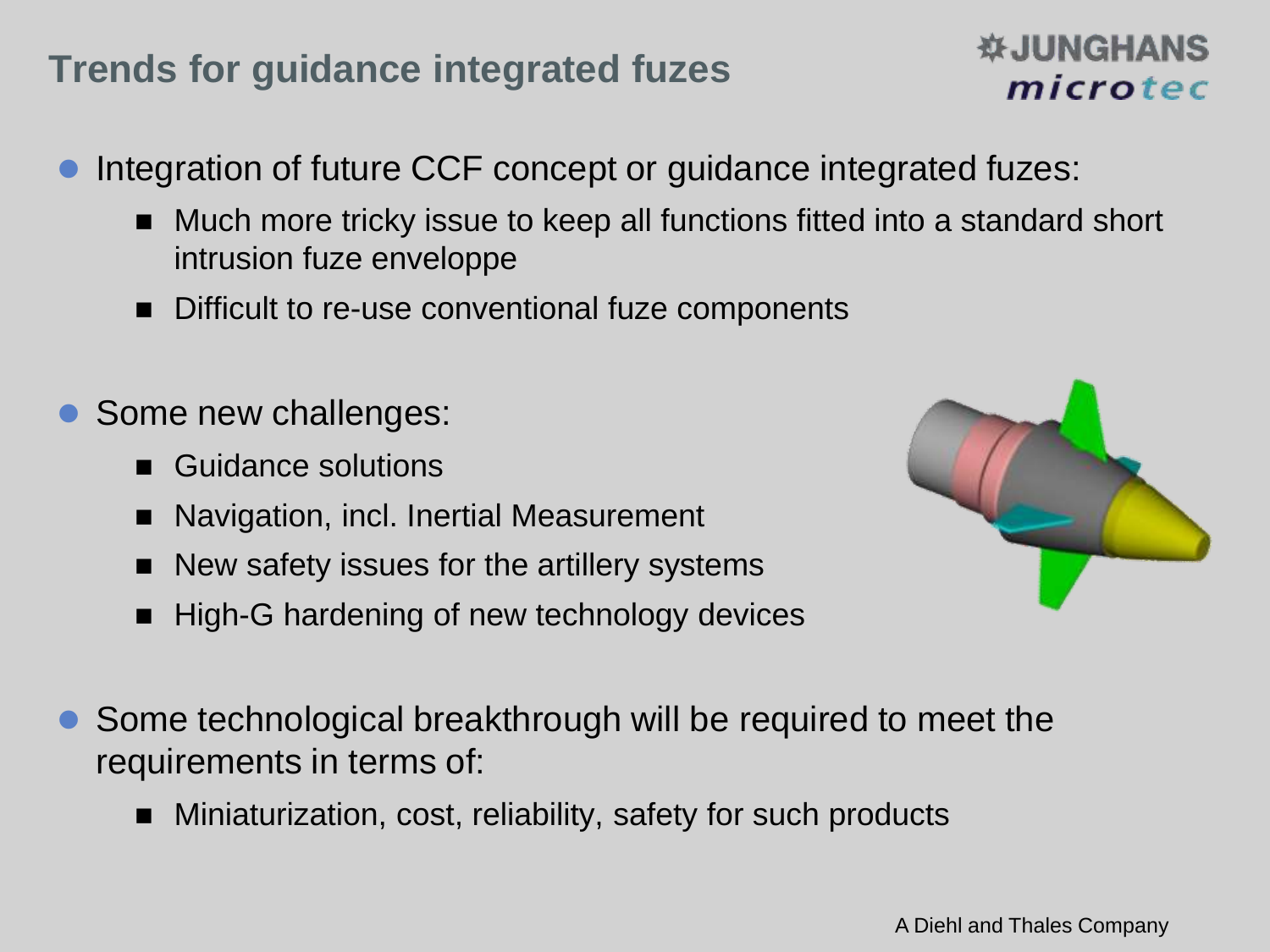# **Conclusion**

- Course Correction Fuze development has created significant technical challenges to the fuze designer who has now to integrate new functionalities in the same fuze enveloppe
- Thanks to the progress achieved in electronic technologies but also in the fuze integration techniques, it is now possible to design smart fuzes featuring significant functionalities, including course correction capability
- JUNGHANS has taken on the technological challenges and has implemented solutions
	- To provide the user with smart fuzes, but still affordable and reliable
	- To prepare the technological breakthrough required for future fuze generation